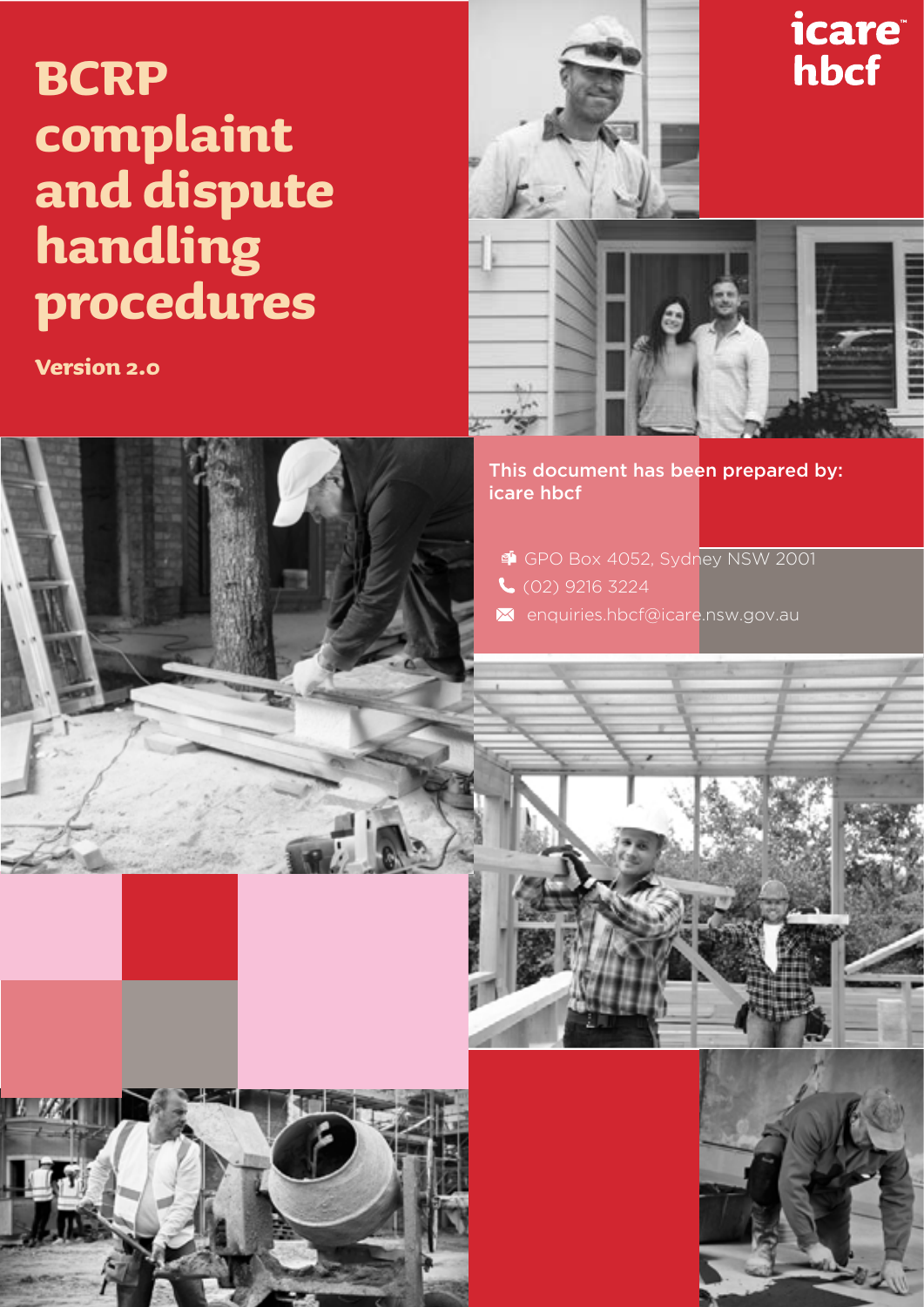### *icare* hbcf

## **building contract review program complaint and dispute handling procedures**

| <b>Document Details</b> |                                                                                                 |  |  |  |
|-------------------------|-------------------------------------------------------------------------------------------------|--|--|--|
| <b>Document Title</b>   | BCRP Complaint & Dispute Handling Procedures                                                    |  |  |  |
| <b>Version</b>          | Version 2.0                                                                                     |  |  |  |
| <b>Date</b>             | 19 June 2017                                                                                    |  |  |  |
| <b>File Location</b>    | G:\SICORP\HBCF\Documents and Forms\Complaints\Complaint & Dispute<br><b>Handling Procedures</b> |  |  |  |
| Author                  | Contract Performance Manager                                                                    |  |  |  |
| <b>Quality Reviewed</b> | Risk Manager                                                                                    |  |  |  |

#### **Revision History**

| <b>Version</b> | <b>Date</b>  | <b>Author</b>                      | <b>Draft or</b><br><b>Approved</b> | <b>Revision History</b>                                                                                                                                                                                              |
|----------------|--------------|------------------------------------|------------------------------------|----------------------------------------------------------------------------------------------------------------------------------------------------------------------------------------------------------------------|
| 1.0            | 08.07.2013   | Contract<br>Performance<br>Manager | Approved                           | Updating Managed Builder Program (MBP)<br>document for Building Contract Review<br>Program (BCRP).<br>This document also clarifies the Service<br>Standards listed in Schedule 5A of the BCRP<br>Services Agreement. |
| 1.1            | 15.01.2015   | <b>HBCF</b><br>Risk Manager        | Approved                           | Updated to reflect Home Warranty Insurance<br>name change to Home<br><b>Building</b><br>Fund<br>Compensation Fund (HBCF).                                                                                            |
| 2.0            | 19 June 2017 | Contract<br>Performance<br>Manager |                                    | Updated icare branding.<br>Reviewed by icare Legal.                                                                                                                                                                  |
|                |              |                                    |                                    |                                                                                                                                                                                                                      |
|                |              |                                    |                                    |                                                                                                                                                                                                                      |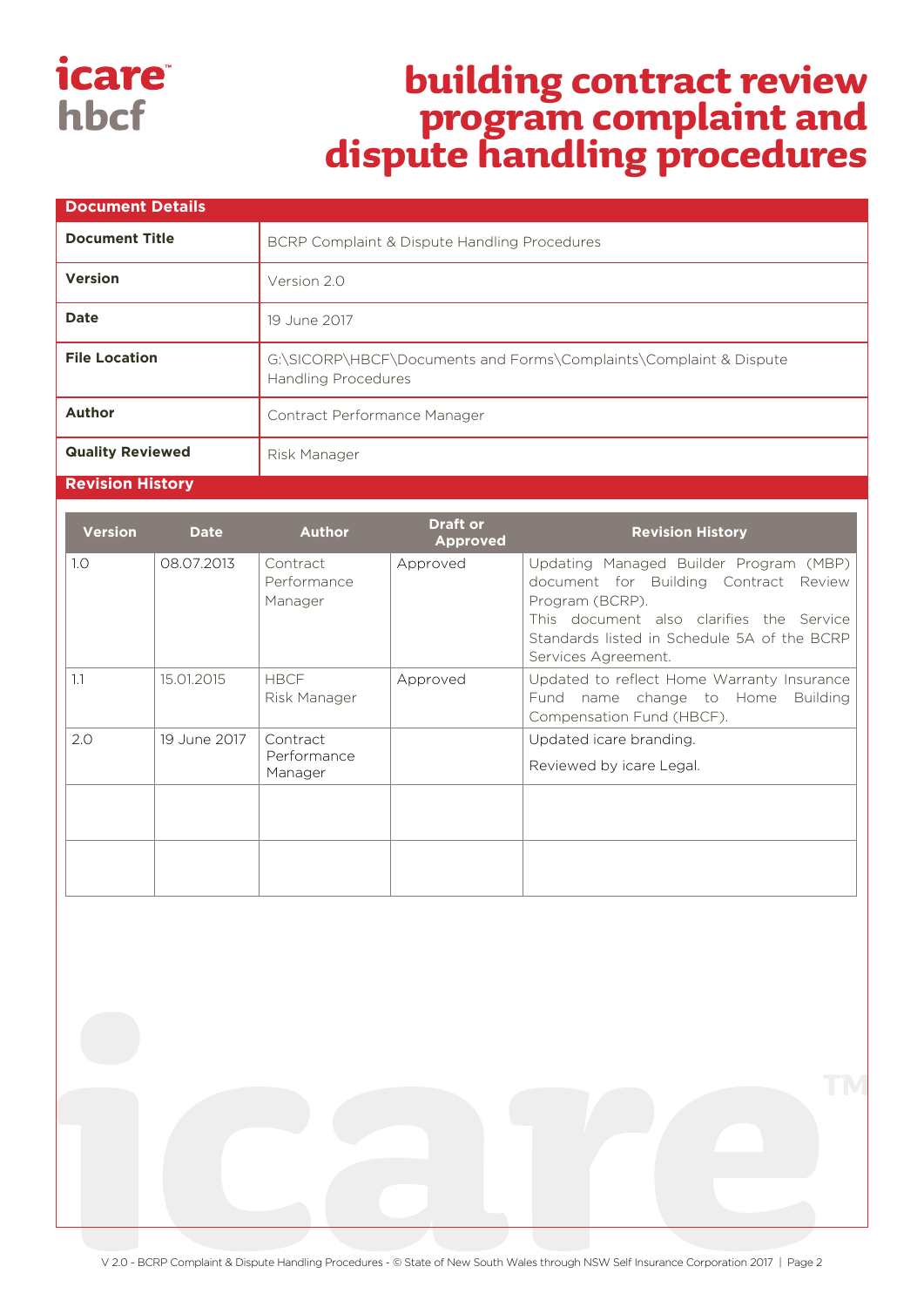# building contract review<br>program complaint and<br>dispute handling procedures

| 1.1 Background and Context                                 |   |
|------------------------------------------------------------|---|
| 2 Objectives and Scope                                     |   |
| 2.1 Objectives                                             |   |
| 2.2 Scope                                                  |   |
| 2.3 Definitions                                            |   |
|                                                            |   |
| 3.1 Overview of the complaint handling process             |   |
|                                                            |   |
| 4.1 Complaints Service Levels - BCRP Provider              | 5 |
| 4.2 Complaints service levels - HBCF                       | 6 |
|                                                            |   |
|                                                            |   |
| 6.1 Complaint handling and dispute resolution process flow |   |

*icare* 

hbcf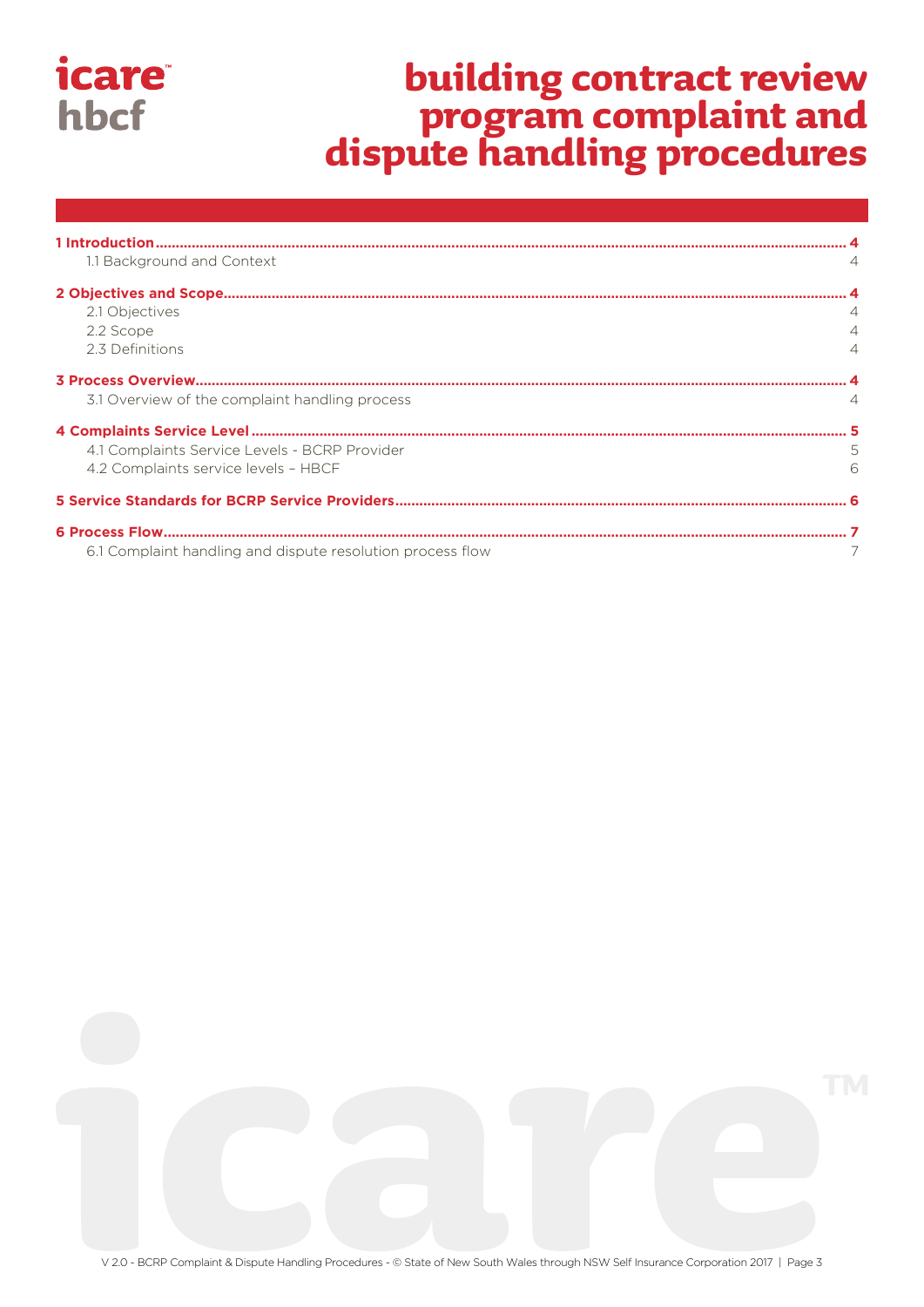#### <span id="page-3-0"></span>**1 Introduction**

#### **1.1 Background and Context**

Insurance under the HBCF is part of a comprehensive consumer protection regime for homeowners undertaking a building project. The home building compensation scheme is an integral component of the NSW Government's consumer protection strategy for homeowners having building work undertaken in New South Wales.

The Building Contract Review Program (BCRP) aims to assist new entrants to the building industry, as well as existing small to medium builders. Builders who satisfy minimum Eligibility requirements and who do not have the required level of equity in their business, or, are unable to or elect not to provide security can participate in the BCRP as a condition of obtaining Eligibility for contracts of \$50,000 and over. Builders in these situations can choose an external BCRP service provider that suits their needs from a panel of authorised service providers.

In some situations, builders may wish to take on one-off projects that are outside their Eligibility approval and a BCRP service provider may be utilised for this purpose. The BCRP allows builders to continue their business while at the same time providing suitable protection for homeowners and the NSW Home Building Compensation Fund.

#### **2 Objectives and Scope**

#### **2.1 Objectives**

The objective of this document is to provide a detailed guideline for the handling of complaints and disputes (as defined in section 2.3) in relation to service standards, conduct or alleged breaches of the BCRP Agreement by the BCRP service providers.

#### **2.2 Scope**

Builders should be managed in the same way and be subject to the same requirements regardless of the BCRP service provider chosen (i.e. the provision of BCRP services should be seamless regardless of which service provider manages the services on behalf of the HBCF).

Where a builder, or a broker on behalf of a builder, is dissatisfied with a BCRP service provider; it is important that a consistent set of guidelines and procedures are established and followed to manage complaints and any escalated disputes requiring resolution.

Where appropriate, this may result in some cases being referred as a dispute from the BCRP service provider to the HBCF in order that a further review and investigation of the cases can be undertaken.

#### **2.3 Definitions**

**Complaint:** any expression of dissatisfaction with a product or service offered or provided by the HBCF or its BCRP service providers.

**Dispute:** a complaint that has been considered and responded to by the BCRP service provider and the complainant is not satisfied with the outcome.

*Note: A complaint is to be distinguished from an enquiry. A complaint will only arise for the purposes of reporting to HBCF where the person making the complaint requests the complaint to be registered or to be referred to the internal dispute handling process of the BCRP service provider. A BCRP service provider that receives a complaint must ask the complainant whether or not that person wishes the complaint to be registered or referred to the internal dispute settlement process.*

#### **3 Process Overview**

#### **3.1 Overview of the complaint handling process**

#### **Complaints**

The BCRP Service Providers are each required to establish and maintain an internal complaints handling process for its BCRP business that are approved by the HBCF. Each BCRP service provider must make details of its complaints handling process and contact details publicly available on its internet website.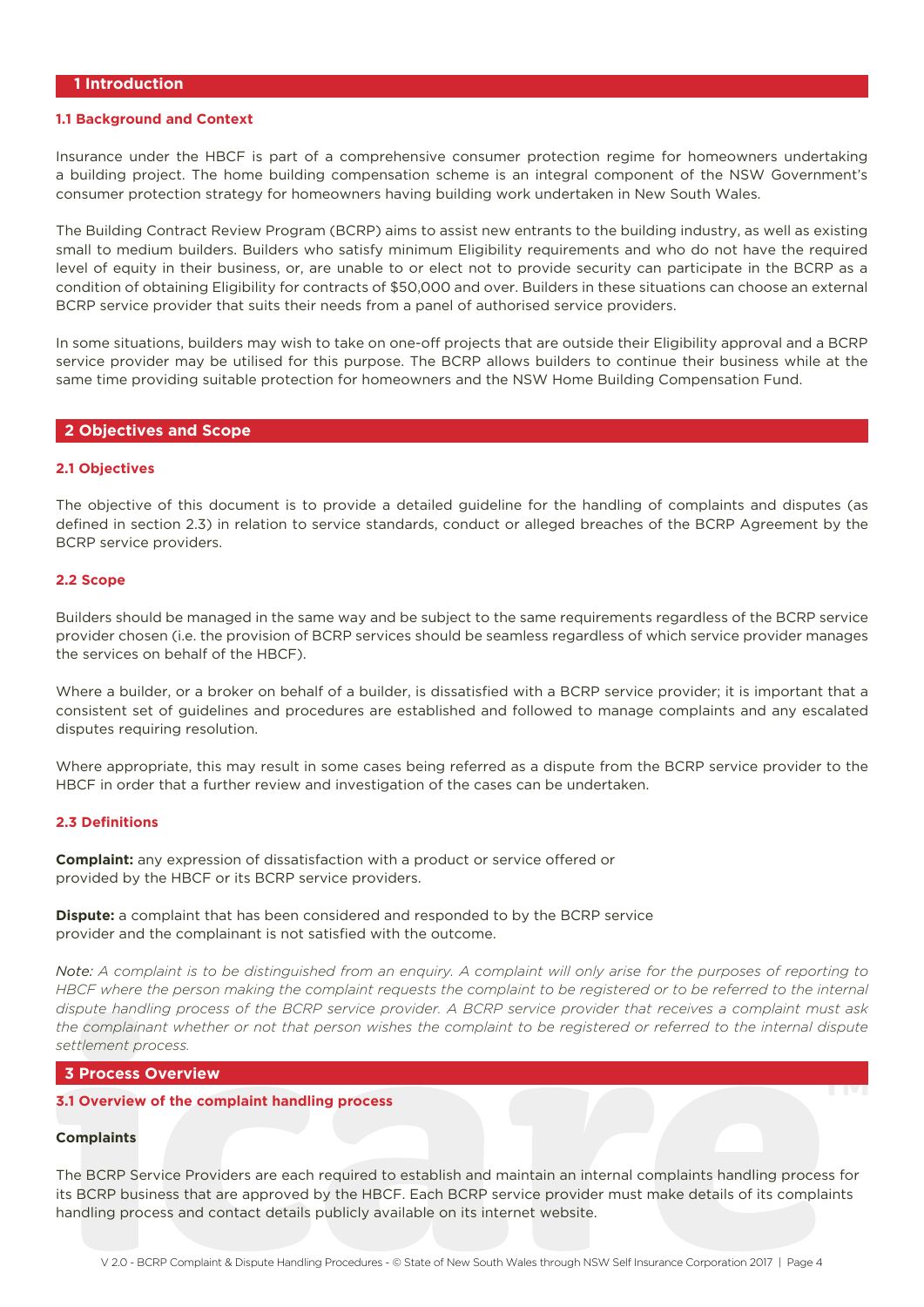<span id="page-4-0"></span>A builder, or a broker on behalf of the builder, is to have the opportunity, within reasonable timeframes, to complain about the level of service provided by a BCRP in relation to its BCRP services provided on behalf of the HBCF.

In the first instance, complaints regarding service standards, conduct or alleged breaches of the BCRP Agreement by the BCRP service providers (whether lodged personally, by telephone, e-mail or in writing) should be handled by the BCRP service provider in accordance with the BCRP service provider's internal complaint handling and dispute resolution procedures. The response to the complaint should also provide information about the dispute resolution process of the HBCF and how to access the dispute resolution process.

#### **Referral of Disputes to HBCF**

Where a complainant is not satisfied with the outcome of the BCRP service providers review of the original complaint they may request that the matter to be referred by the BCRP service provider to the HBCF for review. A referral to the HBCF is to be formally submitted by the BCRP service provider, in writing (including e-mail) to the HBCF and be accompanied by all case information (including supporting documentation submitted by, or on behalf of, the complainant) in order for a review to be undertaken.

Disputes arising from a decision of a BCRP service provider in relation to a matter that is within the scope of the BCRP or any instructions, guidelines or written directions given from time to time by the HBCF and which is based on factual evidence are not generally to be referred to the HBCF unless directed or otherwise agreed by the HBCF. For example, the HBCF will not consider a dispute that arises from a BCRP service provider undertaking the services listed in the sample BCRP Agreement available on the Home Building Compensation Fund website at **[www.hbcf.nsw.gov.au](http://www.hbcf.nsw.gov.au)**.

The HBCF will consider the submissions of the complainant and BCRP service provider and then determine the dispute and notify the BCRP service provider of the decision. The BCRP service provider is to implement the decision, which is final and binding, as soon as practicable. The BCRP service provider is also to notify the complainant of the decision and include contact details for the HBCF should information be required about the decision.

#### **Registering complaints**

The BCRP service providers are also required to establish a register of complaints or disputes and on the register record the nature of each complaint or dispute and how it was resolved.

Each BCRP service provider reports to the HBCF information from the register in respect of complaints each month.

#### **4 Complaints Service Level**

#### **4.1 Complaints Service Levels - BCRP Provider**

- Complaints regarding service standards, conduct or alleged breaches of the BCRP Agreement by the BCRP service providers (whether lodged personally, by telephone, e-mail or in writing) should be handled by the BCRP service provider in accordance with their internal complaint handling and dispute resolution procedures.
- Oral complaints will be acknowledged immediately and written complaints within 3 business days advising the complainant of the complaint handling procedure.
- Complaints will be investigated and a response provided in writing within 15 business days of receipt of the complaint provided the BCRP service provider has all the necessary information and has completed any investigation that may be required.
- In cases where further information, assessment or investigation is required, reasonable alternative timeframes will be agreed.
- Complainants will be kept informed of the progress of the response to their complaint.
- The response to the complaint should also provide information about the dispute resolution process of the HBCF and how to access the dispute resolution process.
- If a complainant is not satisfied with the outcome of the BCRP service provider's review of the original complaint they may request that the matter to be referred by the BCRP service provider to the HBCF for review.
- Referral of a dispute to the HBCF by a BCRP service provider is to occur within 3 business days of the BCRP service provider being notified of the complainant's request that the dispute be referred to the HBCF.
- A referral to the HBCF is to be formally submitted by the BCRP service provider in writing (including e-mail) to the HBCF and be accompanied by all case information (including supporting documentation submitted by, or on behalf of, the complainant) in order for a review to be undertaken.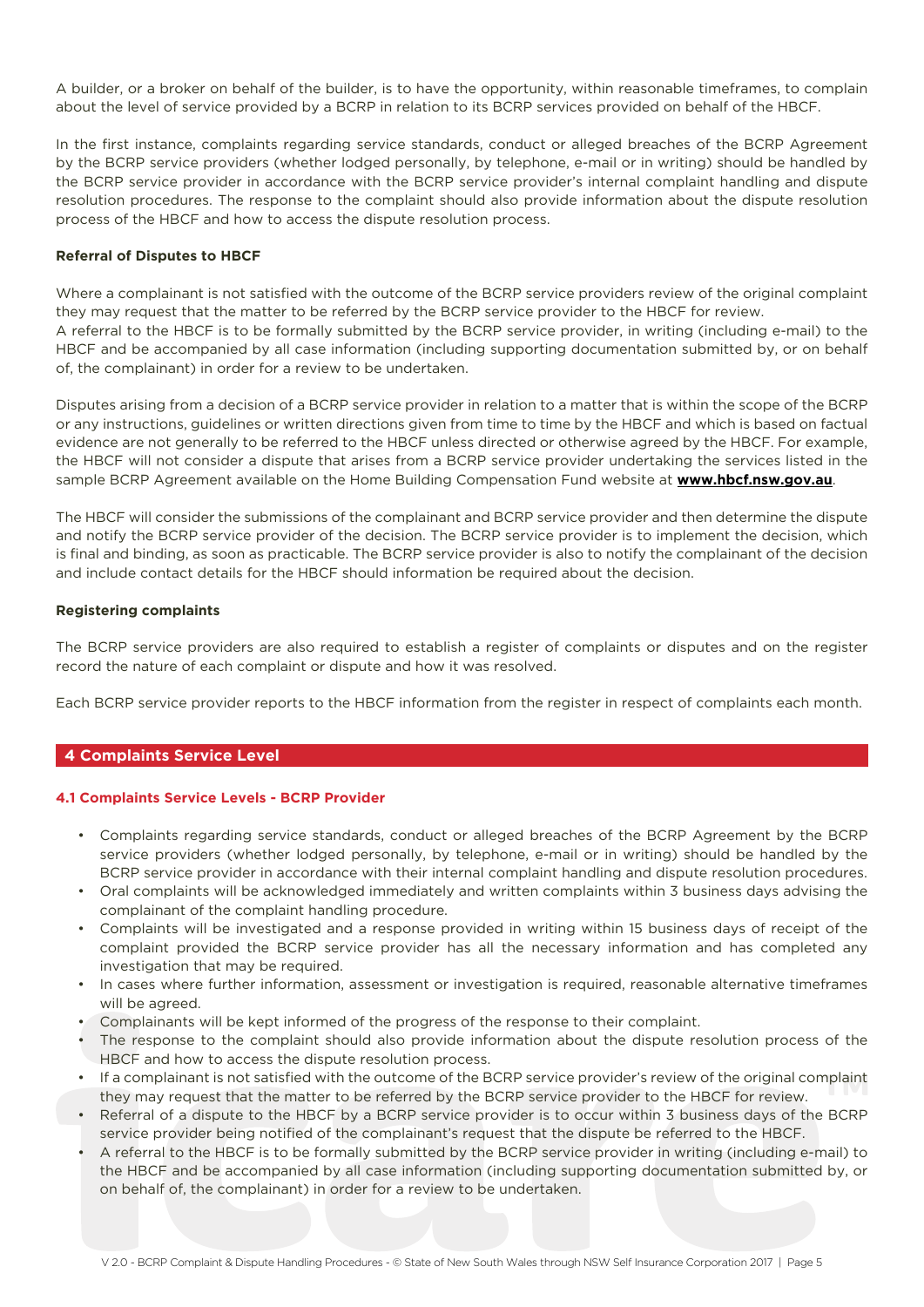#### <span id="page-5-0"></span>**4.2 Complaints service levels – HBCF**

- The HBCF will contact the complainant within 5 business days of receiving a dispute to acknowledge receipt and to provide a contact name for enquiries and a timeframe for determining the matter.
- The HBCF must ensure that the matter is considered by an appropriate officer within 10 business days of receipt by the HBCF of the dispute.
- The HBCF Risk Manager will consider the submissions by the BCRP service provider and by, or on behalf of, the complainant.
- The HBCF will then formally determine the dispute (via a sign-off by the Manager, Home Building Compensation Fund or Director, NSW Self Insurance Corporation) and notify the BCRP service provider in writing of the decision within 3 business days of the sign-off.
- The BCRP service provider is to implement the decision, which is final and binding, as soon as practicable.
- The BCRP service provider is also to notify the complainant in writing of the decision within 3 business days of its receipt of the decision and include contact details for the HBCF should information be required about the decision.

#### **5 Service Standards for BCRP Service Providers**

The following quantitative service standards apply to BCRP service providers in providing, on behalf of HBCF, BCRP services.

| <b>Service Standards - Builder Services</b>                                                                                                                                                                     | <b>Timeframe</b>                                                                       |
|-----------------------------------------------------------------------------------------------------------------------------------------------------------------------------------------------------------------|----------------------------------------------------------------------------------------|
| Advise Builder/Broker of missing information required<br>to enable completion of any service associated with<br>the BCRP, including application form and/or any of<br>components $1 - 4$                        | Within 1 Business Day of receipt of associated<br>information                          |
| Advise Builder/Broker of any delay in completion<br>of any service associated with the BCRP, including<br>application form and/or any of components 1 - 4 and<br>the likely length of and reasons for the delay | Within 1 Business Day of becoming aware                                                |
| Process Application Form                                                                                                                                                                                        | Within 2 Business Days of receipt of<br>fully completed form                           |
| Contact Builder after receipt of signed BCRP Builder<br>Agreement                                                                                                                                               | Within 2 Business Days of receipt of signed BCRP<br>Builder Agreement                  |
| Complete Component 1 of BCRP                                                                                                                                                                                    | Within 3 Business Days of receipt of Builder<br>Agreement and associated documentation |
| Complete Component 2 of BCRP                                                                                                                                                                                    | Within 3 Business Days of receipt of Builder<br>Agreement and associated documentation |
| Complete Component 3 of BCRP                                                                                                                                                                                    | Within 3 Business days of receipt of Builder<br>Agreement and associated documentation |
| Notify Insurance Agent where Builder does not<br>satisfactorily complete the requirements of BCRP<br>Components 1, 2 and 3                                                                                      | Within 7 days of the due date of the requested<br>information                          |
| Notify Insurance Agent where Builder has already<br>commenced works under the building contract for the<br>project                                                                                              | Immediately                                                                            |
| Complete activities under Component 4 of BCRP                                                                                                                                                                   | Within 2 Business Days of receipt of notification by<br><b>Builder</b>                 |